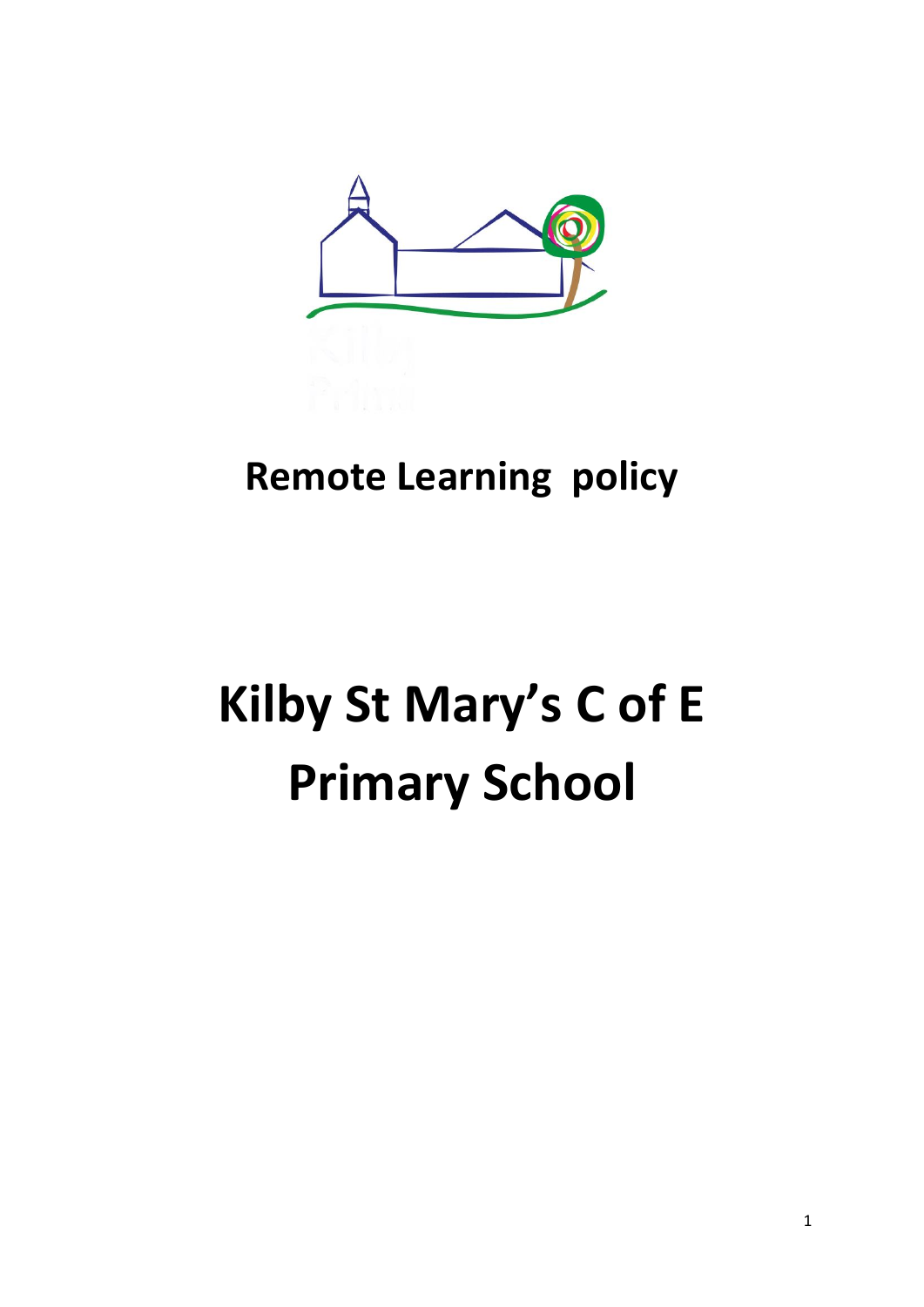## **1. Aims**

This remote learning policy for staff aims to:

- Ensure consistency in the approach to remote learning for pupils who aren't in school
- Set out expectations for all members of the school community with regards to remote learning
- Provide appropriate guidelines for data protection

#### **Curriculum**

We know that there has been much disruption to children's education, therefore, is committed to ensuring that all children continue to receive a quality education should the need for remote learning arise.

Our approach includes using a blend of paper-based and online learning, including some virtual faceto-face sessions through MS Teams and resources available through online learning platforms such as (although not limited to):

- Oak National Academy
- BBC Bitesize
- White Rose Maths
- Purple Mash
- Phonics Play
- Oxford Owl
- Espresso Discovery Education
- Mathletics
- Times Tables Rockstars
- Night Zoo Keeper
- Tapestry (EYFS

The remote learning set for children will be in line with the learning that would take place in the classroom so the teachers will provide resources that deliver the main aspects of the curriculum plan. The remote learning set by the teachers will follow the long-term curriculum plan for their class so that children can continue to access the relevant curriculum for their year and keep up. Teachers will provide adapted learning resources for children with additional learning needs, i.e. SEND or where English is an additional language.

# **2. Roles and responsibilities**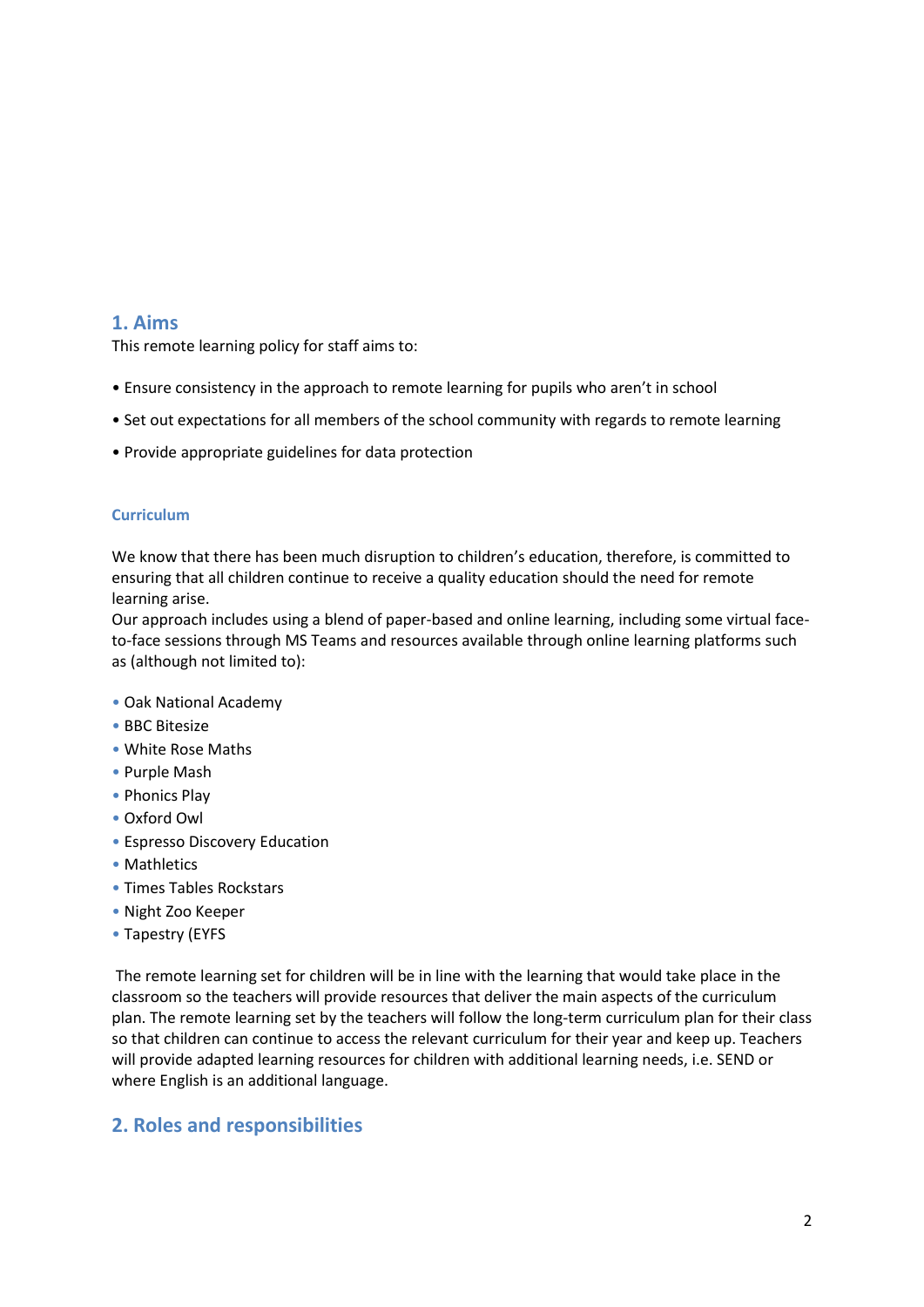#### **2.1 Teachers**

#### **Individual case Isolation:**

Should a child not be allowed to come to school due to self-isolation, teachers will provide activities for a stand-alone project or stand-alone work that can continue for two weeks, to support ongoing learning.

#### **Class/Bubble Isolation:**

When providing remote learning, teachers are responsible for pupils in their class. Teachers will plan lessons that link directly to the curriculum focus for that year group and will provide resources to support tasks for home learners. Should remote learning need to be set for a class or bubble, the work for the week in English, maths and other subjects will be sent directly via email.

The information will contain:

• all website links needed to access home learning resources along with clear information about the learning for that week. This will include reference to daily tasks for relevant subjects.

- a curriculum outline which details home learning for subjects other than English and maths.
- links to daily English lessons, which may include phonics, spelling, grammar and topic.
- links to daily maths lessons these will predominately be linked to the White Rose Maths curriculum however teachers may provide further resources and guidance.
- worksheets to accompany lessons will be available to download or use/complete online where appropriate or necessary.

It will be the responsibility of families to print/use these resources at home.

Teachers will respond promptly, within reason, to requests for support from families at home. A response can generally be expected within 48 hours, however please be mindful that staff may be looking after their own dependents or ill themselves – in this case it may take a bit longer for another member of staff to pick up on the message and respond.

This should be done via the home learning email addresses which are : [Oak@kilby.leics.sch.uk](mailto:Oak@kilby.leics.sch.uk) [Willow@kilby.leics.sch.uk](mailto:Willow@kilby.leics.sch.uk) [Maple@kilby.leics.sch.uk](mailto:Maple@kilby.leics.sch.uk) [Rowan@kilby.leics.sch.uk](mailto:Rowan@kilby.leics.sch.uk) Staff and parents should communicate via this email address.

Teachers will receive training and guidance so that they are confident in using the remote learning resources. If further support is needed, teachers can contact the SLT/Computing Co-ordinator for additional support.

#### **Full Local or National Lockdown:**

In the event of a full school local or national lockdown, teachers will continue to provide home learning as closely in line with the curriculum focus that would be delivered in school, as is practical.

All lesson information will be shared directly via email and information will be provided by your teacher on the format being used for specific year groups. If there is any concern about accessing the work, you should contact the teacher using the email address given in section 2.7. Teachers will provide:

• Daily English lessons/activities - set for each class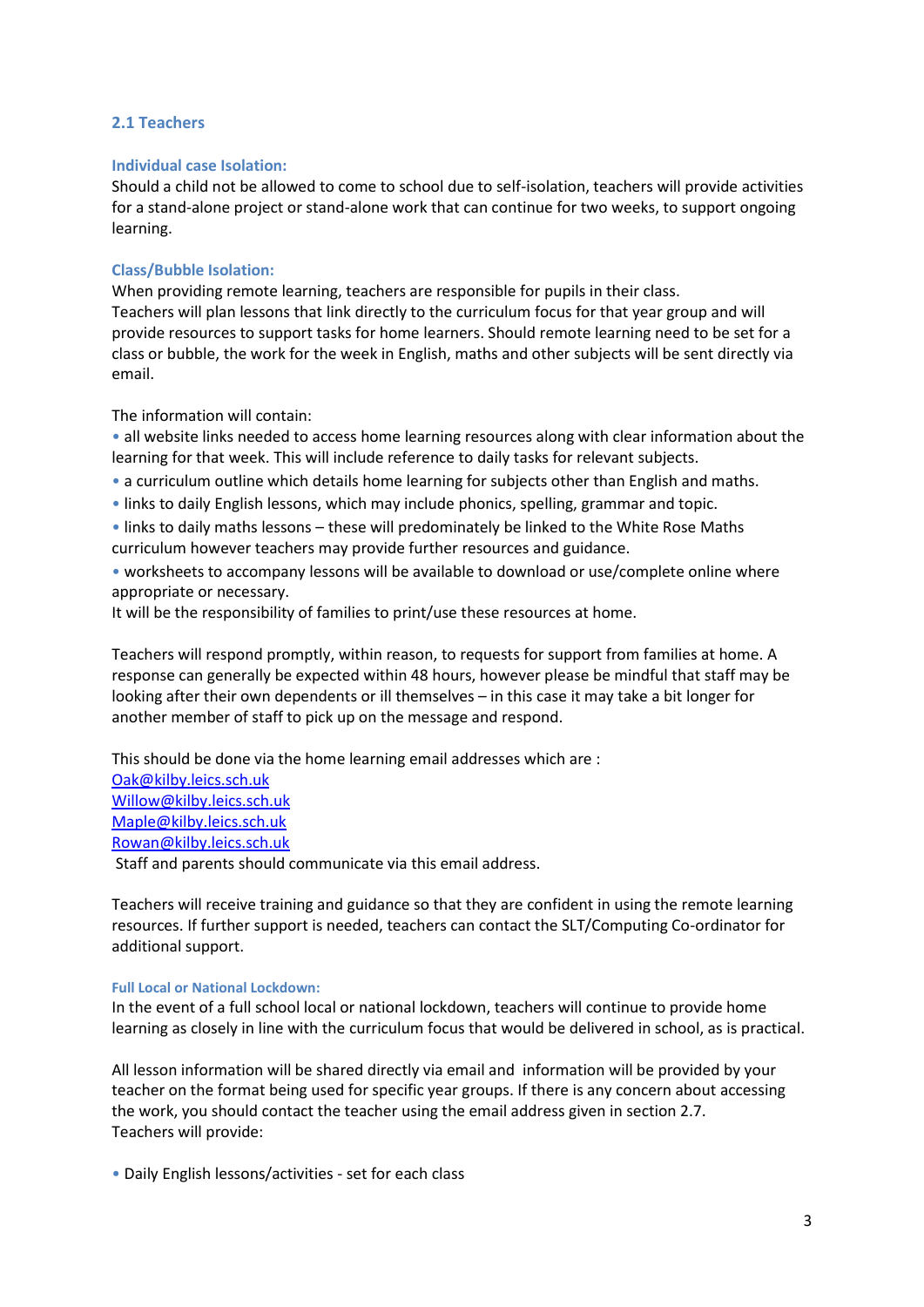- Daily maths lessons/activities set for each class
- Weekly RE lesson.
- Foundation subject lesson ideas and activities.
- Weekly PE lesson activities

There will be regular Microsoft Office Teams session to support online learning with a teacher for each class.

Teachers will notify parents of the times and details for these at the start of each week.

#### **2.2 Learning Support Assistants**

When assisting with remote learning, learning support assistants will be guided by the teacher in the bubble within which they work, to provide materials to continue support for pupils with whom they have individual intervention programs, or to support maintenance of the online learning environment.

#### **2.3 Subject leaders**

Subject leaders may be asked to support with suggesting age-appropriate resources throughout school to support the teaching staff.

Subject leaders may also monitor the work set by teachers in each band to ensure consistency and coverage across school.

#### **2.4 Senior leaders**

Alongside any teaching responsibilities, senior leaders are responsible for:

• Co-ordinating the remote learning approach across the school.

• Monitoring the effectiveness of remote learning through meeting with teachers and subject leaders and through reviewing work set or feedback from pupils and parents.

• Monitoring the security of remote learning systems, including data protection and safeguarding considerations.

#### **2.5 Designated safeguarding lead and safeguarding team**

The DSL and safeguarding team is responsible for following-up any safeguarding concerns highlighted by members of the school community. The DSL will ensure that contact is maintained with identified vulnerable pupils/families or those with additional learning needs on a regular basis

#### **2.6 Computing Co-ordinator/IT Support**

The Computing Coordinator will liaise with the IT Support company to ensure access to online materials and appropriate resources is maintained. They will also provide support and training for any staff members with any technical issues or training needs, to be prioritised by liaising with SLT.

Teachers will also liaise with the Computing Coordinator/IT Support for issues that may be raised by pupils or parents with regards to accessing online learning resources.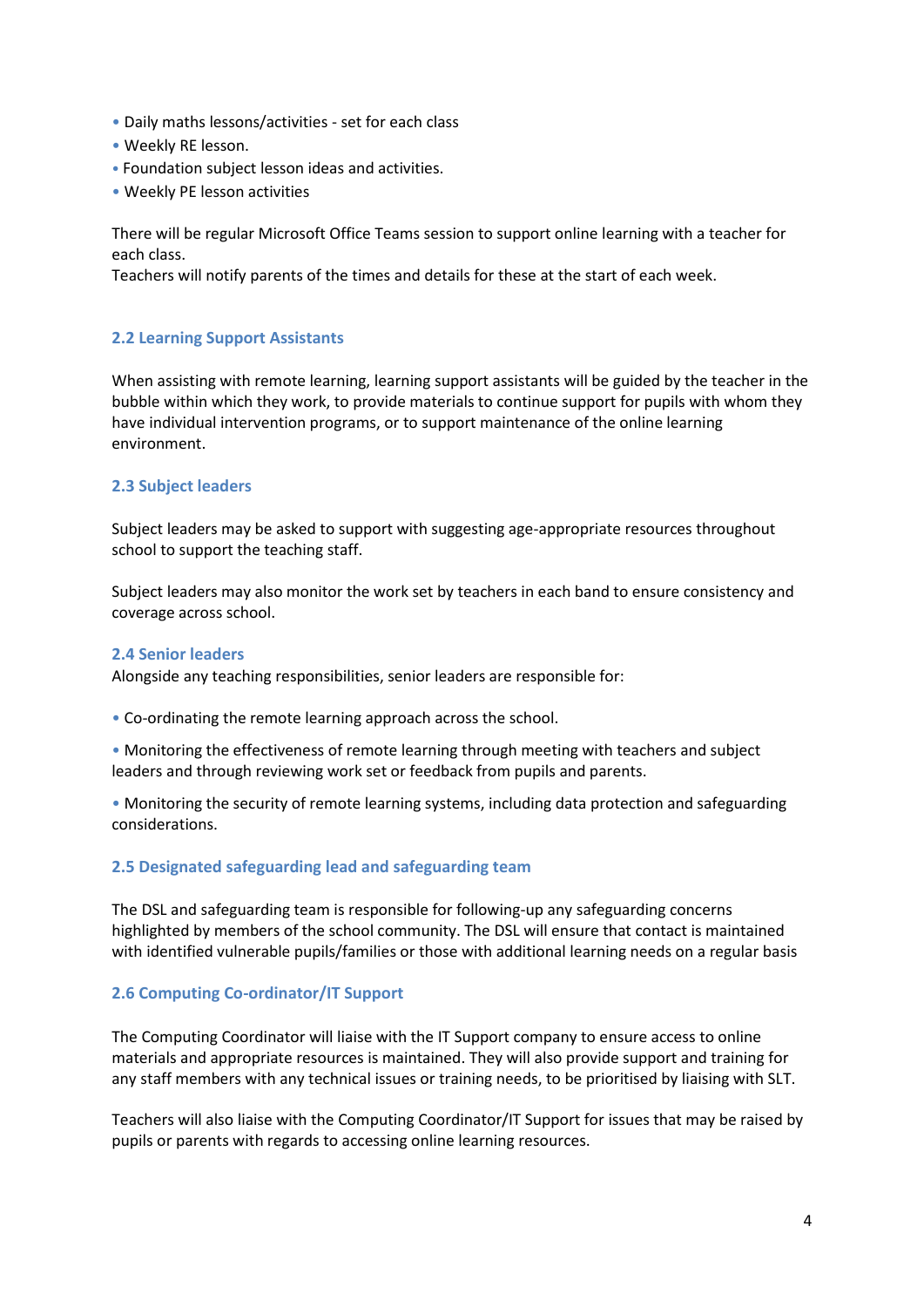#### **2.7 Families, pupils and parents/carers**

The governors and senior leadership team are fully aware that these are exceptional times and each family is unique. Because of this, families will approach remote learning in a way which suits their individual needs. We realise that the circumstances that cause our school to close will affect families in a number of ways.

If a child is ill (COVID or non-COVID) and are not able to attend school: as before, we will not provide any work for your child to complete. If they are too ill to attend school, we want them to rest and recover at home so they can make as swift a return to school as possible. In our planning and expectations, we are aware of the need for flexibility from all sides as parents may be trying to work from home so access to technology as a family may be limited; or parents may have two or more children trying to access technology and need to prioritise the needs of young people.

• Where possible, it is beneficial for young people to maintain a regular and familiar routine. We recommend that each 'school day' at home maintains structure

• Should anything be unclear in the work that is set, parents can communicate with class teachers via the class email address or by contacting the school office. They should make clear which year group and subject the question relates to.

[Oak@kilby.leics.sch.uk](mailto:Oak@kilby.leics.sch.uk) (Class 1)

[Willow@kilby.leics.sch.uk](mailto:Willow@kilby.leics.sch.uk) (Class 2)

[Maple@kilby.leics.sch.uk](mailto:Maple@kilby.leics.sch.uk) (Class 3)

[Rowan@kilby.leics.sch.uk](mailto:Rowan@kilby.leics.sch.uk) (Class 4)

• We encourage parents to support their children's work by viewing the work set together, and then making appropriate plans to complete the work. This can include finding an appropriate place to work and, to the best of their ability, supporting pupils with work and encouraging them to work with good levels of concentration.

• Every effort will be made by staff to ensure that work is set on appropriate platforms but school cannot guarantee that the chosen platforms will work on all devices. Should accessing work be an issue, parents should contact school promptly and alternative solutions may be made available on a case-by-case basis.

#### *Staff can expect pupils learning remotely to:*

• Be contactable during the school day – although consider they may not always be in front of a device the entire time.

- Complete work to the deadlines set by teachers.
- Seek help if they need it, from teachers or teaching assistants.
- Alert teachers if they're not able to complete work.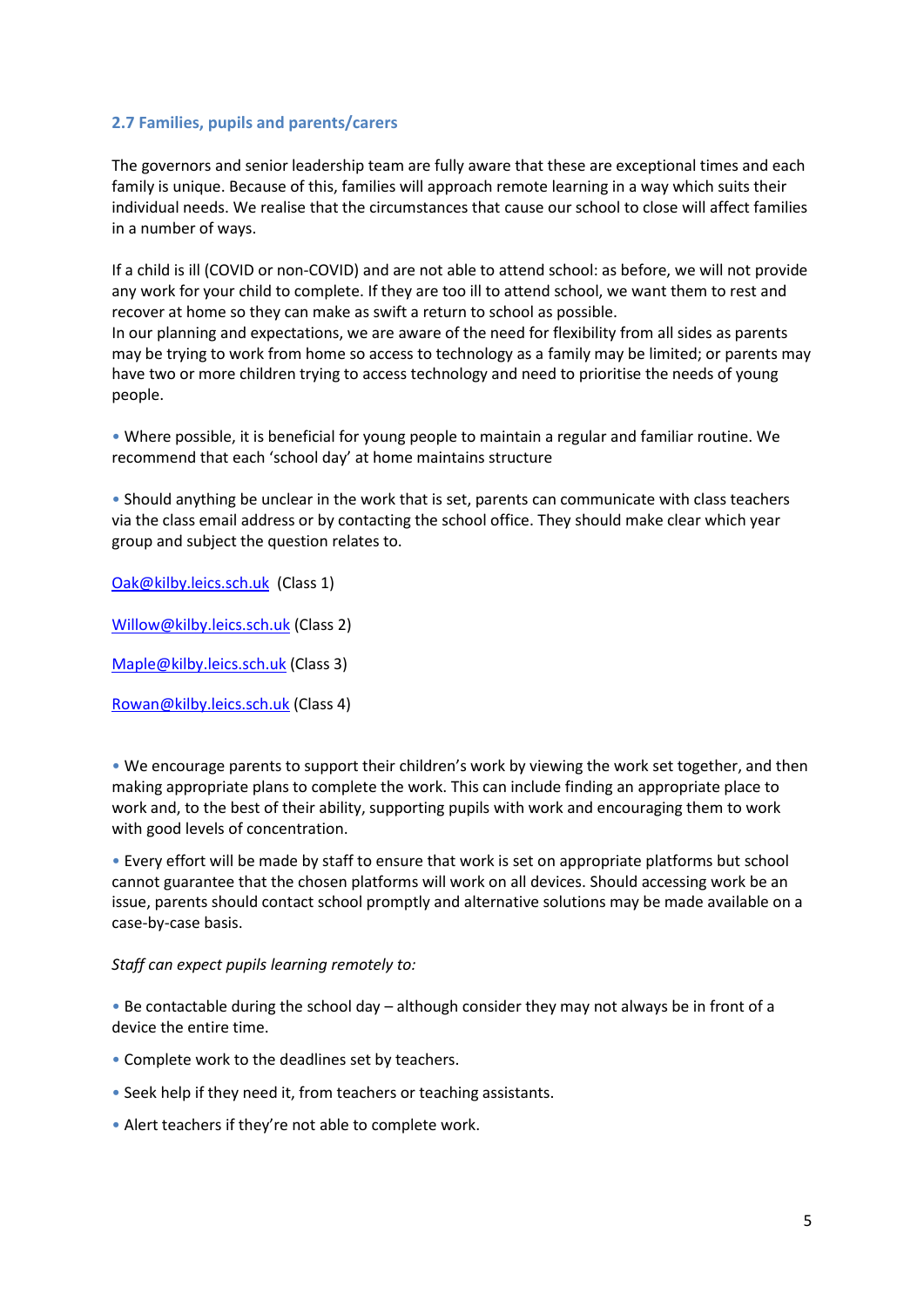*Staff can expect parents/carers with children learning remotely to:* 

- Make the school aware if their child is sick or otherwise can't complete work.
- Seek help from the school if they need it to support learning.

#### **2.8 Governing Body**

The governing body is responsible for:

• Monitoring the school's approach to providing remote learning to ensure education remains as high quality as possible.

• Ensuring that staff are certain that remote learning systems are appropriately secure, for both data protection and safeguarding reasons.

# **3. Who to contact**

If staff have any questions or concerns about remote learning, they should contact their Computing Coordinator or SLT.

If staff have any concerns about the safeguarding or wellbeing of a child or other member of staff they should contact the Designated Safeguarding Lead as soon as possible.

# **4. Data protection**

#### **4.1 Accessing personal data**

When accessing personal data for remote learning, support or incident logging purposes, all staff members will:

- Only store pupil details on the school systems.
- Access pupil data using school equipment or school provided equipment.

• Only access details necessary and relevant to the child/parent and delete any information when not needed.

• Only hold data for the time required.

#### **4.2 Processing personal data**

Staff members may need to collect and/or share personal data such as usernames, passwords, email addresses as part of the remote learning system. As long as this process is necessary for the school's official functions, individuals won't need to give permission for this to happen.